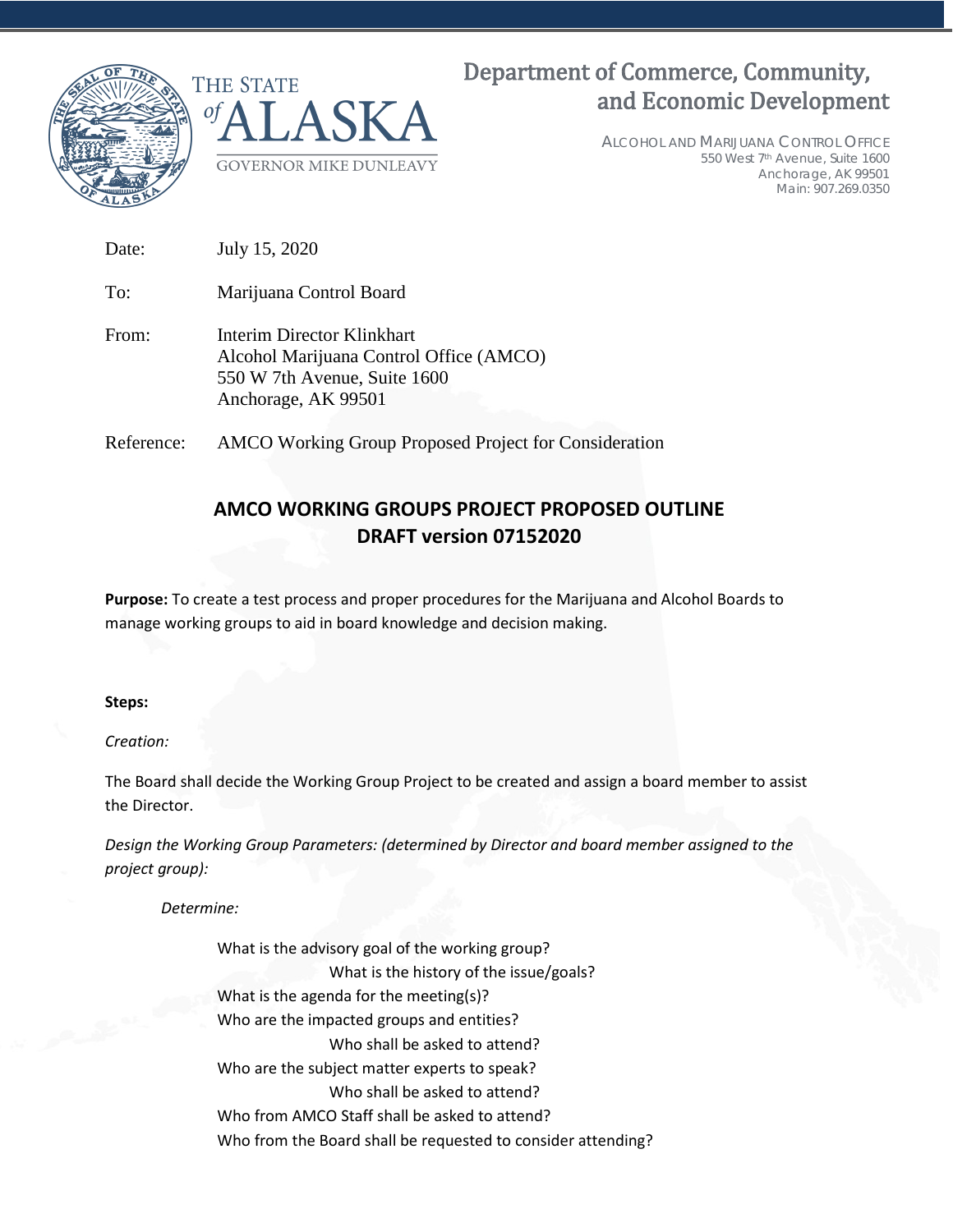Who will lead the group? Who will be the lead backup? Who will compile the findings and produce the written options for board consideration? Who will present those options to the board? How often to meet? And when? What is the expected lifespan of the working group?

#### **Legal/Procedural Requirements:**

Open Meetings Act Obligations

- 1. Overall Objective --- AS 44.62.312 --- It is the policy of the state that government exists to aid in the conduct of the people's business and as such the government should meet openly and with notice. The people of the state do not yield their sovereignty to the government.
- 2. AS 44.62.310
	- a. As such, absent an exception, meetings of a public entity are open to the public.
	- b. Agency materials that are considered at a meeting shall be made available.
	- c. Reasonable notice of the meeting shall be given (past practice helps determine reasonable notice). Notice required on Alaska Online Public Notice System and at the principle place of the office. May, but is not required to be published in the print or broadcast media. A body shall provide notice in a consistent fashion. That fashion may be distinct for working groups.
	- d. Meetings subject to this requirement for advisory groups (which these working groups appear to be) are those where more than three members or the majority of the members, whichever is less, are present and the meeting is pre-arranged for the purpose of considering a matter upon which a governmental body is empowered to act.
	- e. No specific minutes or recording requirements, but consider that it is best practice to do so.

#### Working Group Meetings **shall**:

Have a written agenda prior to the meeting.

Post the meeting notice and agenda within 3 days of the meeting.

Audio Recordings may or may not be not be taken depending on the subject matter.

Minutes or transcription(s) may or may not be not be taken depending on the subject matter.

If three or more members may be present, hence the need to comply with the Open Meetings Act, but it should be made clear that the members are meeting with impacted groups in an advisory fashion only. No government decision to occur.